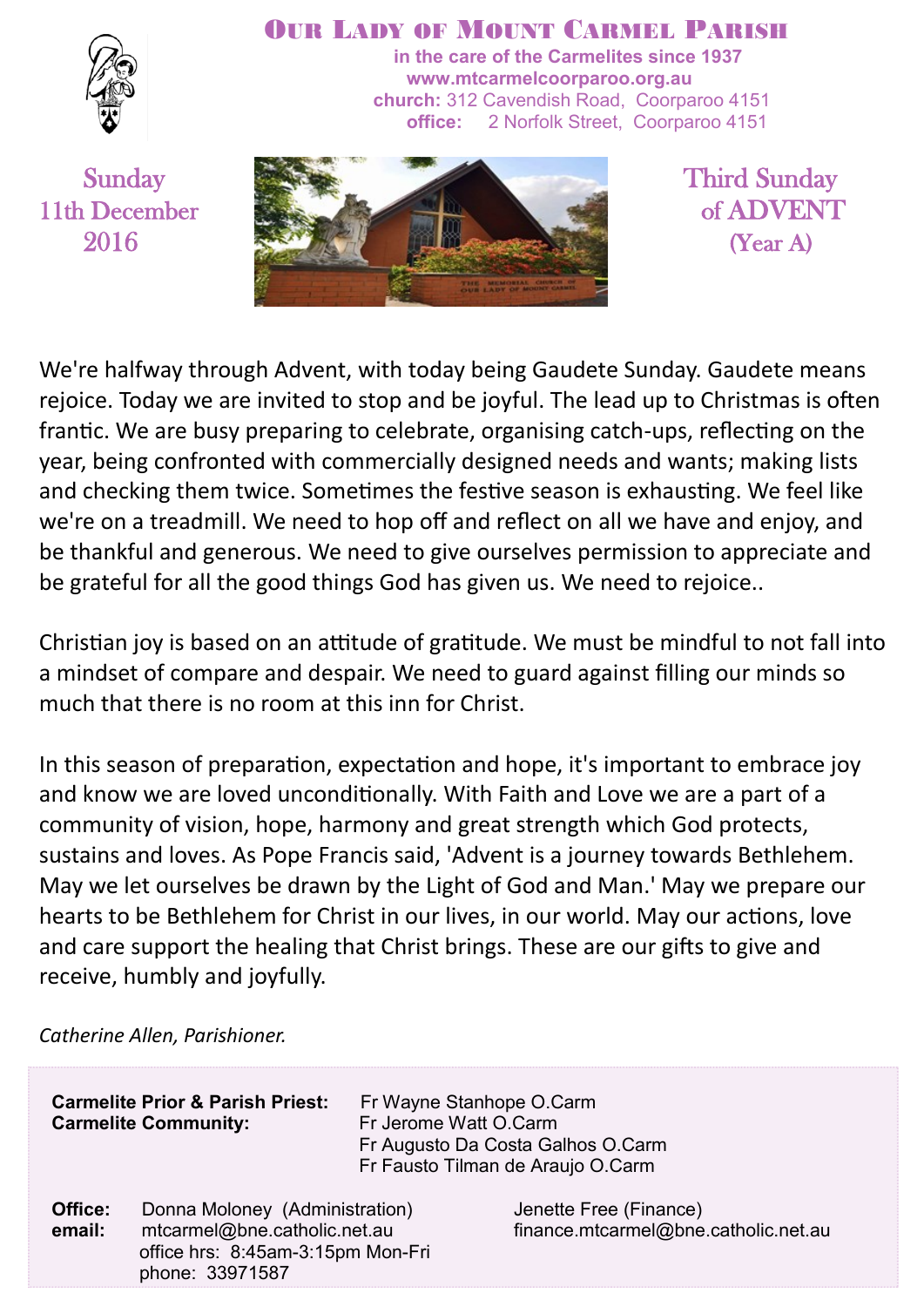# PARISH MASS TIMES

 Weekends Saturday Vigil: 6pm Sunday: 8.30am & 5.30pm

Weekdays: Monday to Saturday 9am *Please note there will be no 9am Mass this Wednesday A Mass of Anointing is held on the first Wednesday of every month at 10am followed by morning tea.*

# **Reconciliation:**

Saturdays 9.30am – 10am

Rosary: Mondays – after 9am Mass

\_\_\_\_\_\_\_\_\_\_\_\_\_\_\_\_\_\_\_\_\_\_\_\_\_\_\_\_\_\_\_\_\_\_\_\_ **Next Sunday's Readings** 18th Decemb**er 4th Sunday of Advent**  Is 7:10-14; Rom 1:1-7;

Mt 1:18-24



# Christmas **Mass** Times

Mass of Forgiveness Wednesday 14th December 7.30pm

# Christmas Eve

Saturday 24th December 6pm (Children's Mass) & 8.30pm

# Christmas Day

Sunday 25th December 7am & 9am



Christmas Carols will be sung half an hour prior to the commencement of each Mass.



Third Sundayof Advent

Lord Jesus, Master of both the light and the darkness, Send your Holy Spirit upon our preparation for Christmas. We who have so much to do Seek quiet spaces to hear your voice each day. We who are anxious over many things Look forward to your coming among us. We who are blessed in so many ways long for The complete joy of your Kingdom. We whose hearts are heavy Seek the joy of your presence. We are your people, Walking in darkness yet seeking the light. To you we say "Come, Lord Jesus". Amen *Henry Nouwen*

# Mass of Forgiveness



**Wednesday 14th December** 

**At 7.30pm**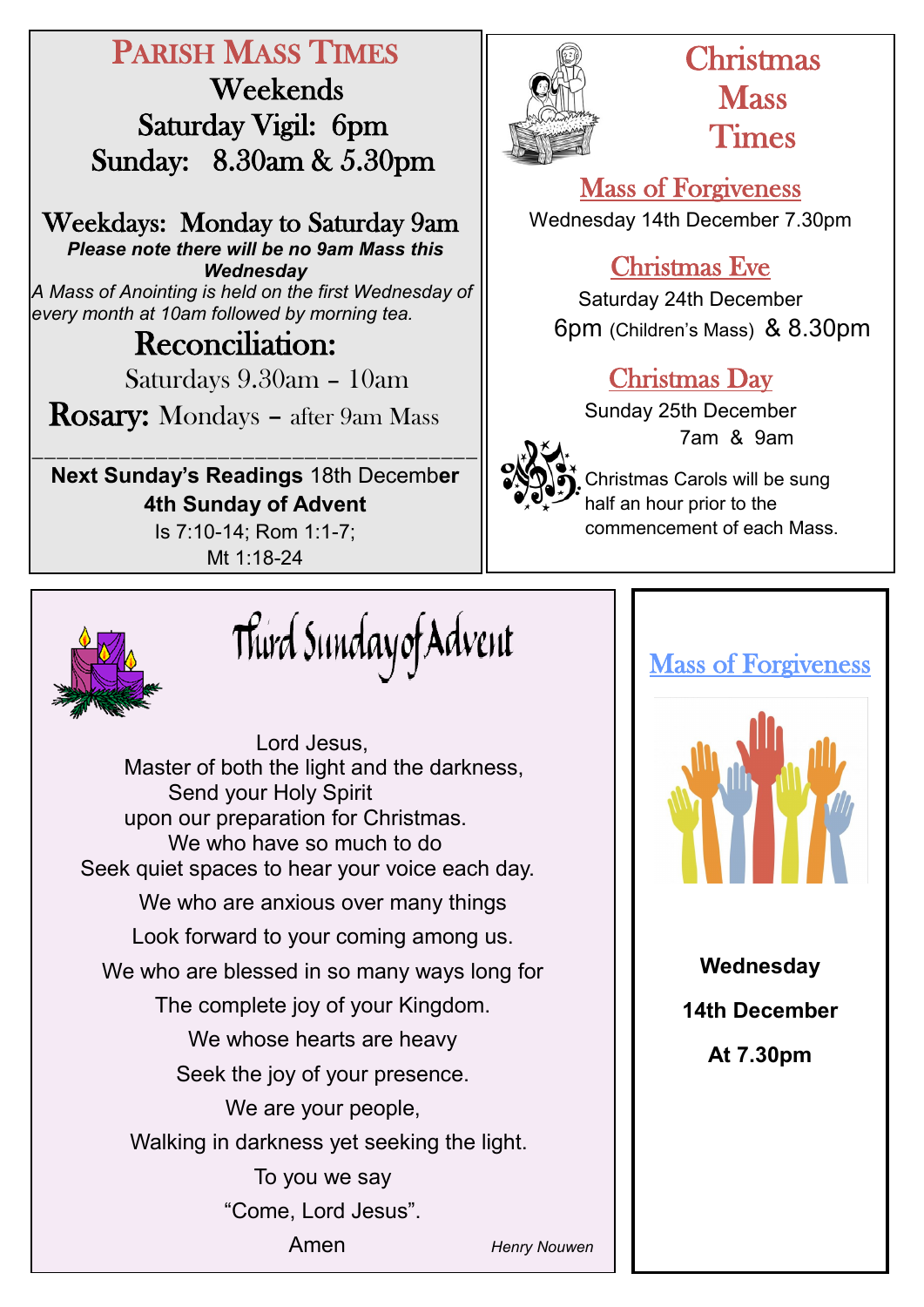**Pregnancy Crisis Inc.** are looking for live-in **Volunteer House Supervisors**. Free rental etc provided. Training seminars will be held in the near future. For more information contact Patti on 1300 777 777 or email: pci777@bigpond.com.

*\_\_\_\_\_\_\_\_\_\_\_\_\_\_\_\_\_\_\_\_\_\_\_\_\_\_\_\_\_\_\_\_\_\_\_\_\_\_\_\_\_\_\_\_\_\_\_\_\_\_\_\_\_\_\_\_\_\_\_\_\_\_\_\_\_\_\_\_\_\_\_\_\_\_\_\_\_\_\_*

# **Piano & Keyboard Summer School -**

**Brigid Foley Piano Tuition** will be conducting a **Piano and Keyboard Summer School**  in Highgate Hill throughout the upcoming December – January School Holidays.

Contact - phone: 0432 275 923 / email: bfoleypiano@optusnet.com.au

#### **The JOURNEY CATHOLIC RADIO PROGRAM airs 12 December 2016**

This week on The Journey we have some great music, all of our wonderful presenters and a brilliant interview with Briony Mowbray. Tune into or go to [www.jcr.org.au](http://www.jcr.org.au) or [www.itunes.jcr.org.au](http://www.itunes.jcr.org.au) where you can listen anytime and subscribe to weekly shows by email.

\_\_\_\_\_\_\_\_\_\_\_\_\_\_\_\_\_\_\_\_\_\_\_\_\_\_\_\_\_\_\_\_\_\_\_\_\_\_\_\_\_\_\_\_\_\_\_\_\_\_\_\_\_\_\_\_\_\_\_\_\_\_\_\_\_\_\_\_\_\_



# T**he Carmel Cellars Christmas party**

will be held on Thursday, 15 Dec. at 6:00PM under the sails outside the Community Room.

Please bring a plate & bottle of wine to share. Contact Ron on 0418 876 251

\_\_\_\_\_\_\_\_\_\_\_\_\_\_\_\_\_\_\_\_\_\_\_\_\_\_\_\_\_\_\_



# Christmas Choir

If you would like to join the choir for the **8.30pm Mass** on **Christmas Eve**,

please email your interest to John Clarke at [jck@lhc.qld.edu.au.](mailto:jck@lhc.qld.edu.au) There will be a rehearsal at 7pm on Thursday 22 December.

 $\sim$  , and the set of the set of the set of the set of the set of the set of the set of the set of the set of the set of the set of the set of the set of the set of the set of the set of the set of the set of the set of t



Now available in the St Vincent de Paul stall **Christmas Cards— \$3 for a pack of 8 2017 Columban Calendars - \$9.00**



**Mt Carmel Seniors Social Club Christmas Party**

When: **Wednesday 14th Dec 2016** Where: **Carina Leagues Club** *Time: 11.30 am for 12 noon Cost: \$30 (payable on the day)*

*For bookings please call:- Bernie: 3394 1465 / 0409 954 667 or Paddy: 3343 9424* 



This weekend we welcome into our faith community the following children:

> Charlotte Carrafa Jake Madeo Frances Tiernan Frieda Newcombe

*"through water and the word you are sealed as Christ's own forever."*